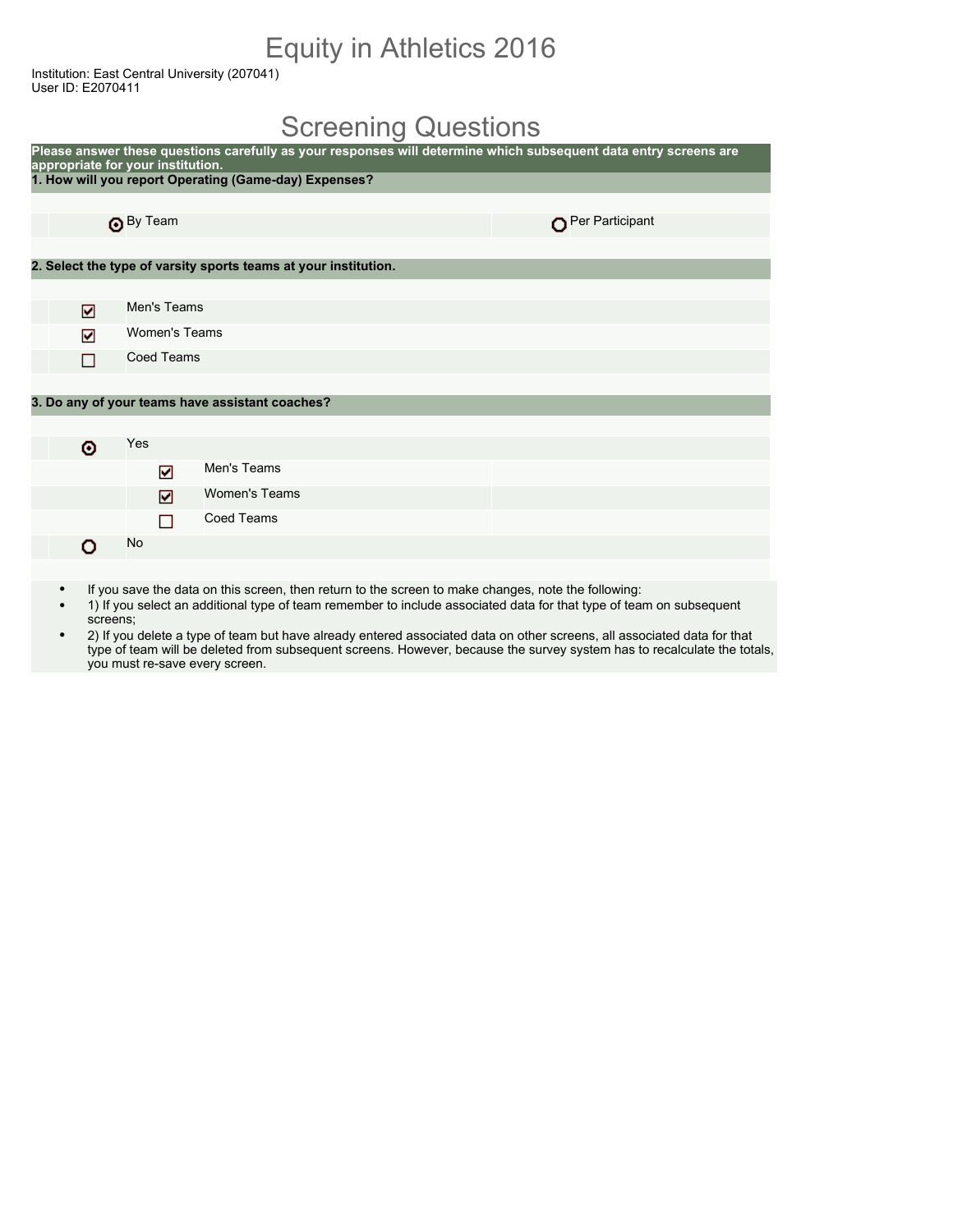## Sports Selection - Men's and Women's Teams

| Select the varsity sports teams at your institution. |                |                                                         |       |                |
|------------------------------------------------------|----------------|---------------------------------------------------------|-------|----------------|
| <b>Sport</b>                                         | Men's          | <b>Women'sSport</b>                                     | Men's | <b>Women's</b> |
| Archery                                              | n l            | Badminton                                               |       | П              |
| <b>Baseball</b>                                      | ☑              | <b>Basketball</b>                                       | ☑     | ☑              |
| Beach Volleyball                                     |                | <b>Bowling</b>                                          | П     | П              |
| <b>Cross Country</b>                                 | ☑              | Diving                                                  | ΙI    | П              |
| Equestrian                                           | П              | $\Box$ Fencing                                          |       | □              |
| <b>Field Hockey</b>                                  |                | $\Box$ Football                                         | ☑     |                |
| Golf                                                 | ☑              | Gymnastics                                              |       | П              |
| Ice Hockey                                           | П              | Lacrosse                                                | П     | П              |
| <b>Rifle</b>                                         |                | Rodeo                                                   |       | П              |
| Rowing                                               |                | Sailing                                                 | П     | $\Box$         |
| Skiing                                               |                | Soccer                                                  |       | ☑              |
| Softball                                             |                | <b>□</b> Squash                                         | П     | $\Box$         |
| Swimming                                             | П              | Swimming and Diving (combined)                          | П     | □              |
| Synchronized Swimming                                |                | <b>Table Tennis</b>                                     | ΙI    | $\Box$         |
| <b>Team Handball</b>                                 | <b>Talent</b>  | Tennis                                                  | ☑     | ☑              |
| Track and Field (Indoor)                             | ΙI             | Track and Field (Outdoor)                               | ☑     | ☑              |
| Track and Field and Cross<br>Country (combined)      | ×.             | <b>Nolleyball</b>                                       | П     | ☑              |
| <b>Water Polo</b>                                    |                | <b>D</b> Weight Lifting                                 | П     | П              |
| Wrestling                                            | $\blacksquare$ | Other Sports (Specify sports in<br>the caveat box.) $*$ |       | П              |

CAVEAT

**\*** If you indicated in the caveat box that your other sports are Dancing and/or Cheerleading, please also specify in the caveat box that your institution has a letter from the Office for Civil Rights confirming that the OCR has determined that Dancing and/or Cheerleading are varsity sports at your institution.

- If you save the data on this screen, then return to the screen to make changes, note the following:
- 1) If you select an additional team remember to include associated data for that sport on subsequent screens;
- 2) If you delete a sport but have already entered associated data on other screens, all associated data for that sport will be deleted from subsequent screens. However, because the survey system has to recalculate the totals, you must resave every screen.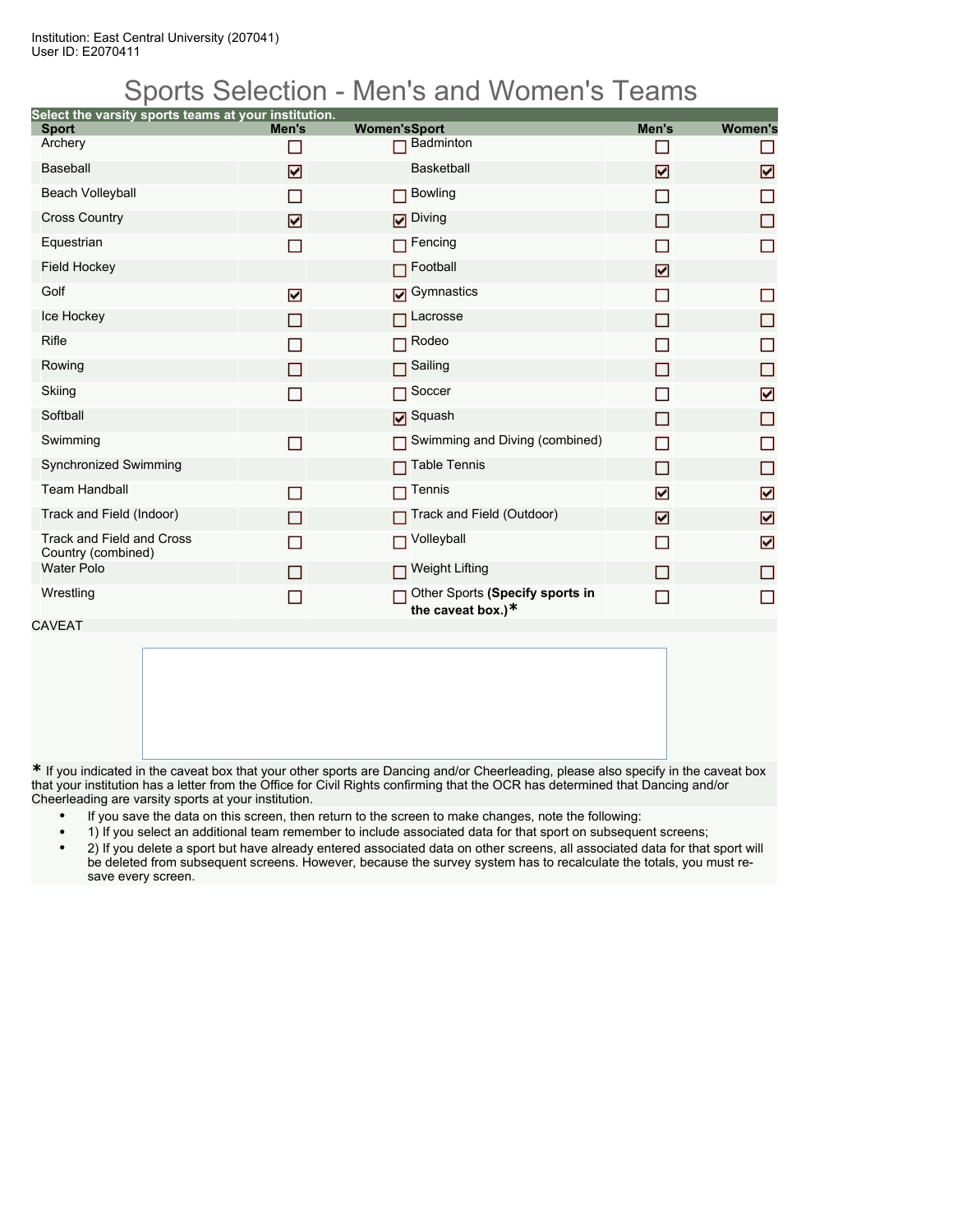## Athletics Participation - Men's and Women's Teams

**Enter the number of participants as of the day of the first scheduled contest.**

| <b>Varsity Teams</b>                                                                                                                                                | <b>Men's Teams</b> | <b>Women's Teams</b> |  |  |  |  |  |  |
|---------------------------------------------------------------------------------------------------------------------------------------------------------------------|--------------------|----------------------|--|--|--|--|--|--|
| Baseball                                                                                                                                                            | 35                 |                      |  |  |  |  |  |  |
| <b>Basketball</b>                                                                                                                                                   | 15                 | 12                   |  |  |  |  |  |  |
| <b>Cross Country</b>                                                                                                                                                | 13                 | 16                   |  |  |  |  |  |  |
| Football                                                                                                                                                            | 104                |                      |  |  |  |  |  |  |
| Golf                                                                                                                                                                | 13                 | 10                   |  |  |  |  |  |  |
| Soccer                                                                                                                                                              |                    | 26                   |  |  |  |  |  |  |
| Softball                                                                                                                                                            |                    | 22                   |  |  |  |  |  |  |
| Tennis                                                                                                                                                              | 11                 | 8                    |  |  |  |  |  |  |
| Track and Field (Outdoor)                                                                                                                                           | 22                 | 20                   |  |  |  |  |  |  |
| Volleyball                                                                                                                                                          |                    | 15                   |  |  |  |  |  |  |
| Total Participants Men's and Women's Teams                                                                                                                          | 213                | 129                  |  |  |  |  |  |  |
| Unduplicated Count of Participants<br>(This is a head count. If an individual participates on more than one<br>team, count that individual only once on this line.) | 199                | 111                  |  |  |  |  |  |  |

CAVEAT

(For each men's or women's team that includes opposite sex participants, specify the number of male and the number of female students on that team in this caveat box. This does not apply for coed teams. Additionally, provide any other clarifying information here.)

If you save the data on this screen, then return to the screen to make changes, please note you must re-save every screen because the survey system has to recalculate the totals.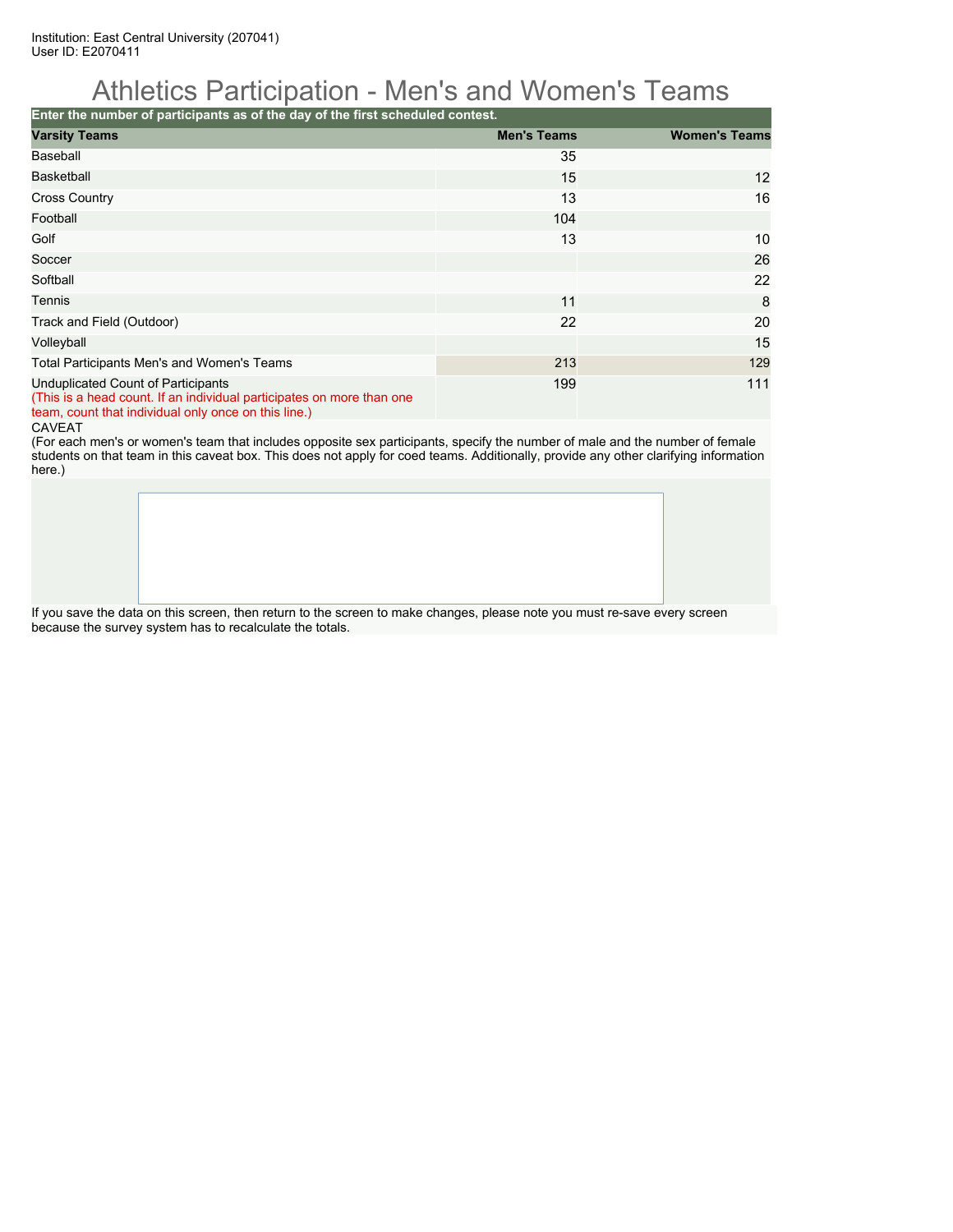## Head Coaches - Men's Teams

**For each men's team, indicate whether the head coach is male or female, was assigned to the team on a full-time or parttime basis, and whether the coach was employed by the institution on a full-time basis or on a part-time or volunteer basis, by entering a 1 in the appropriate field.**

**The Swimming and Diving (combined) fields allow up to 2 head coaches. The Track and Field and Cross Country (combined) fields allow up to 3.**

|                                        |                                |                                                                           | <b>Male Head Coaches</b>             |                                       |                                                                    |                                                   | <b>Female Head Coaches</b>           |                                                      |                          |  |
|----------------------------------------|--------------------------------|---------------------------------------------------------------------------|--------------------------------------|---------------------------------------|--------------------------------------------------------------------|---------------------------------------------------|--------------------------------------|------------------------------------------------------|--------------------------|--|
| Varsity<br>Teams                       | a<br>Full-Time<br><b>Basis</b> | Assigned Assigned to<br>to Team on Team on a<br>Part-Time<br><b>Basis</b> | Full-Time<br>Institution<br>Employee | Part-Time<br>Employee or<br>Volunteer | Institution to Team on Team on a<br>a<br>Full-Time<br><b>Basis</b> | Assigned Assigned to<br>Part-Time<br><b>Basis</b> | Full-Time<br>Institution<br>Employee | Part-Time<br>Institution<br>Employee or<br>Volunteer | Total<br>Head<br>Coaches |  |
| <b>Baseball</b>                        |                                |                                                                           |                                      |                                       |                                                                    |                                                   |                                      |                                                      |                          |  |
| <b>Basketball</b>                      |                                |                                                                           |                                      |                                       |                                                                    |                                                   |                                      |                                                      |                          |  |
| Cross<br>Country                       |                                |                                                                           |                                      |                                       |                                                                    |                                                   |                                      |                                                      |                          |  |
| Football                               |                                |                                                                           | 1                                    |                                       |                                                                    |                                                   |                                      |                                                      |                          |  |
| Golf                                   |                                |                                                                           |                                      | 1                                     |                                                                    |                                                   |                                      |                                                      |                          |  |
| Tennis                                 |                                |                                                                           | 1                                    |                                       |                                                                    |                                                   |                                      |                                                      |                          |  |
| <b>Track and</b><br>Field<br>(Outdoor) |                                |                                                                           |                                      |                                       |                                                                    |                                                   |                                      |                                                      |                          |  |
| Coaching<br>Position<br><b>Totals</b>  | 0                              |                                                                           | 6                                    |                                       | $\mathbf 0$                                                        | $\mathbf{0}$                                      | 0                                    | $\Omega$                                             |                          |  |
| <b>CAVEAT</b>                          |                                |                                                                           |                                      |                                       |                                                                    |                                                   |                                      |                                                      |                          |  |
|                                        |                                |                                                                           |                                      |                                       |                                                                    |                                                   |                                      |                                                      |                          |  |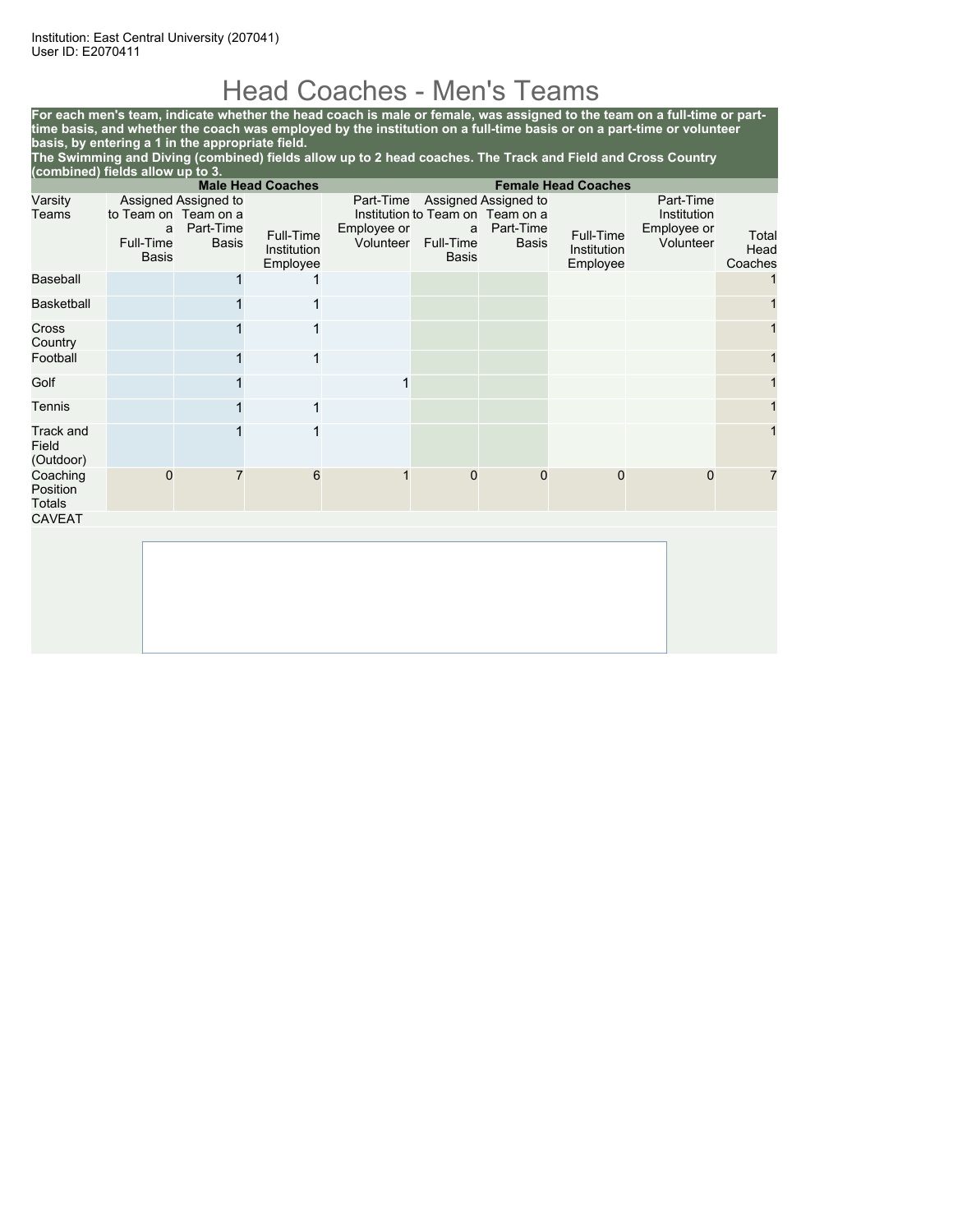# Head Coaches - Women's Teams

**For each women's team, indicate whether the head coach is male or female, was assigned to the team on a full-time or part-time basis, and whether the coach was employed by the institution on a full-time basis or on a part-time or volunteer basis, by entering a 1 in the appropriate field.**

**The Swimming and Diving (combined) fields allow up to 2 head coaches. The Track and Field and Cross Country (combined) fields allow up to 3.**

|                                       | <b>Male Head Coaches</b><br><b>Female Head Coaches</b> |                                   |                                      |                                                                                       |                           |                                                                       |                                      |                          |                          |
|---------------------------------------|--------------------------------------------------------|-----------------------------------|--------------------------------------|---------------------------------------------------------------------------------------|---------------------------|-----------------------------------------------------------------------|--------------------------------------|--------------------------|--------------------------|
| Varsity<br>Teams                      | to Team on Team on a<br>a                              | Assigned Assigned to<br>Part-Time |                                      | Part-Time<br>Employee or                                                              | a                         | Assigned Assigned to<br>Institution to Team on Team on a<br>Part-Time |                                      | Part-Time<br>Institution |                          |
|                                       | Full-Time<br><b>Basis</b>                              | <b>Basis</b>                      | Full-Time<br>Institution<br>Employee | Volunteer                                                                             | Full-Time<br><b>Basis</b> | <b>Basis</b>                                                          | Full-Time<br>Institution<br>Employee | Employee or<br>Volunteer | Total<br>Head<br>Coaches |
| Basketball                            |                                                        |                                   |                                      |                                                                                       |                           |                                                                       |                                      |                          |                          |
| Cross<br>Country                      |                                                        |                                   |                                      |                                                                                       |                           |                                                                       |                                      |                          |                          |
| Golf                                  |                                                        |                                   |                                      | 1                                                                                     |                           |                                                                       |                                      |                          |                          |
| Soccer                                |                                                        |                                   | 1                                    |                                                                                       |                           |                                                                       |                                      |                          |                          |
| Softball                              |                                                        |                                   |                                      |                                                                                       |                           |                                                                       |                                      |                          |                          |
| Tennis                                |                                                        |                                   | 1                                    |                                                                                       |                           |                                                                       |                                      |                          |                          |
| Track and<br>Field<br>(Outdoor)       |                                                        |                                   |                                      |                                                                                       |                           |                                                                       |                                      |                          |                          |
| Volleyball                            |                                                        |                                   |                                      |                                                                                       |                           |                                                                       |                                      |                          |                          |
| Coaching<br>Position<br><b>Totals</b> | 0                                                      |                                   | 6                                    | 1                                                                                     | $\mathbf 0$               |                                                                       |                                      | 0                        | 8                        |
| <b>CAVEAT</b>                         |                                                        |                                   |                                      |                                                                                       |                           |                                                                       |                                      |                          |                          |
|                                       |                                                        | championship segment              |                                      | Female head coach took over the program April 1st. She coached them through their non |                           |                                                                       |                                      |                          |                          |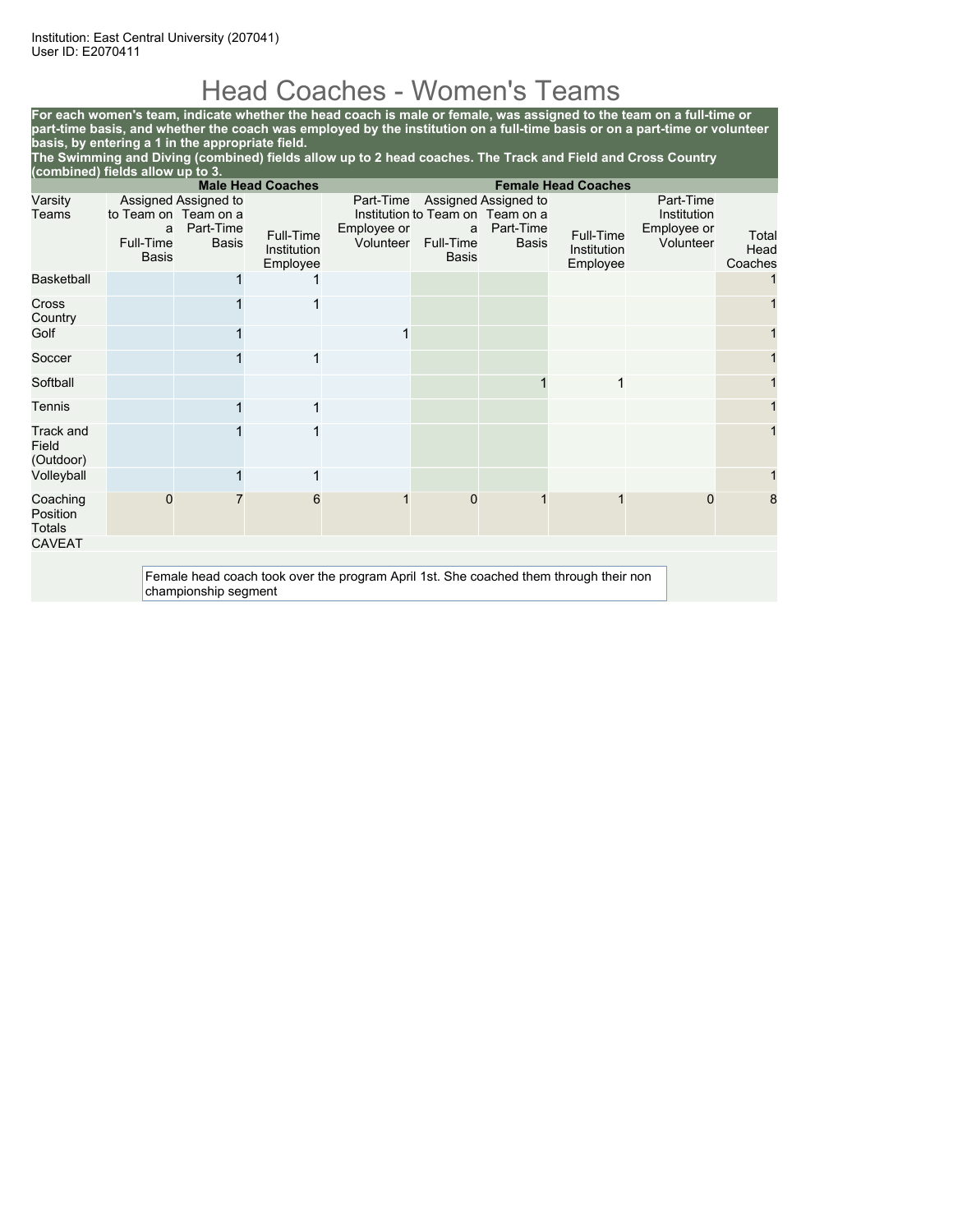# Head Coaches' Salaries - Men's and Women's Teams

| Enter only salaries and bonuses that your institution pays head coaches as compensation for coaching. Do not include<br>benefits on this screen.<br>Do not include volunteer coaches in calculating the average salary and the Full-Time Equivalent (FTE) Total.<br>For help calculating the FTE total click on the Instructions link on this screen. |                    |                      |
|-------------------------------------------------------------------------------------------------------------------------------------------------------------------------------------------------------------------------------------------------------------------------------------------------------------------------------------------------------|--------------------|----------------------|
|                                                                                                                                                                                                                                                                                                                                                       | <b>Men's Teams</b> | <b>Women's Teams</b> |
| Average Annual Institutional Salary per Head Coaching Position (for<br>coaching duties only)                                                                                                                                                                                                                                                          | 16,985             | 14.461               |
| Number of Head Coaching Positions Used to Calculate the Average                                                                                                                                                                                                                                                                                       | 7                  | 8                    |
| Number of Volunteer Head Coaching Positions (Do not include these<br>coaches in your salary or FTE calculations.)                                                                                                                                                                                                                                     | 0                  | 0                    |
| Average Annual Institutional Salary per Full-time equivalent (FTE)                                                                                                                                                                                                                                                                                    | 48.529             | 39,892               |
| Sum of Full-Time Equivalent (FTE) Positions Used to Calculate the Average                                                                                                                                                                                                                                                                             | 2.45               | 2.90                 |
| <b>CAVEAT</b>                                                                                                                                                                                                                                                                                                                                         |                    |                      |
|                                                                                                                                                                                                                                                                                                                                                       |                    |                      |
|                                                                                                                                                                                                                                                                                                                                                       |                    |                      |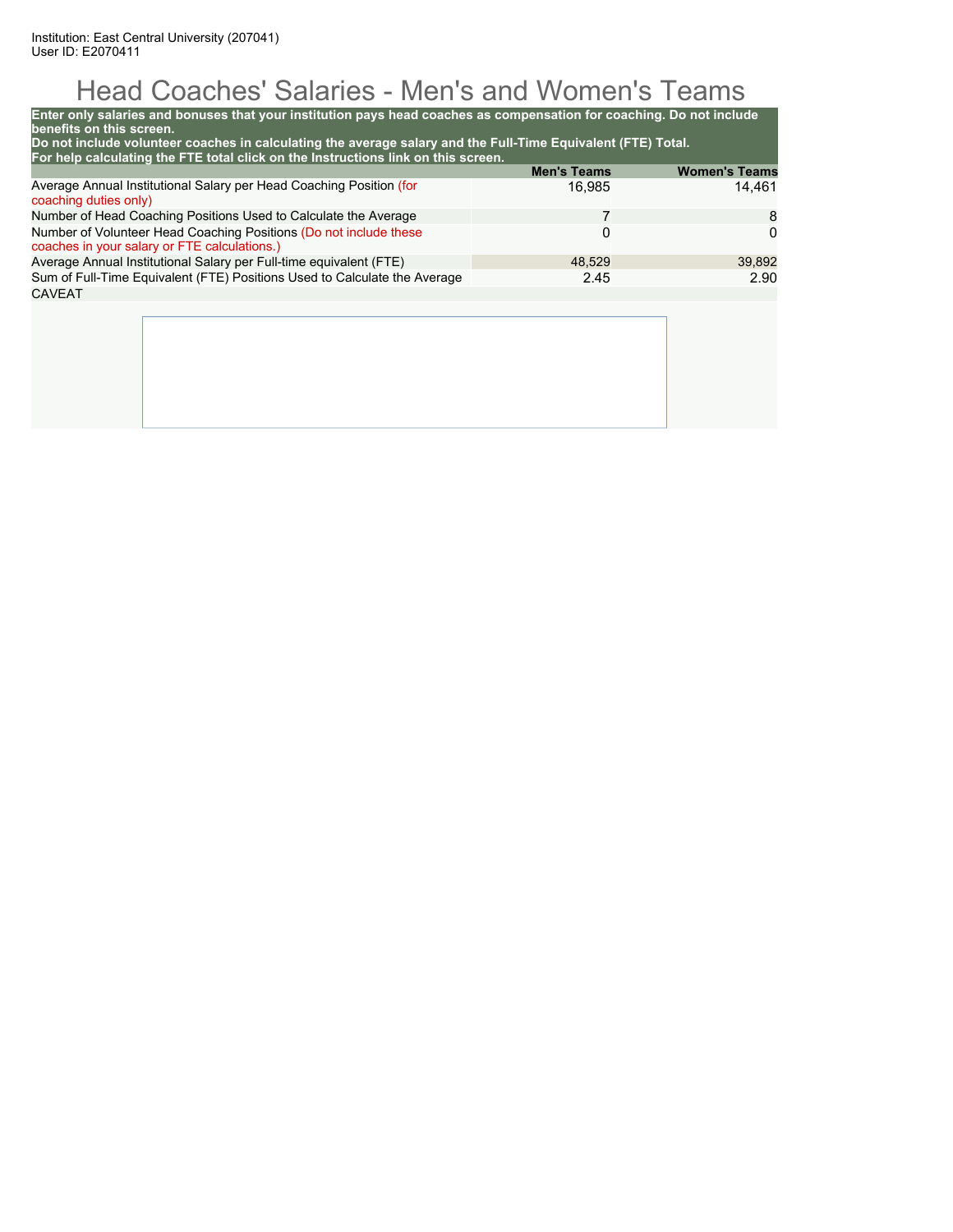# Assistant Coaches - Men's Teams

**For each men's team, indicate whether the assistant coach is male or female, was assigned to the team on a full-time or part-time basis, and whether the coach was employed by the institution on a full-time basis or on a part-time or volunteer basis, by entering a 1 in the appropriate field. Male Assistant Coaches Female Assistant Coaches** Varsity Teams Assigned Assigned to to Team on Team on a a Part-Time Full-Time Basis Basis Full-Time Institution Employee Part-Time Assigned Assigned to Institution to Team on Team on a Employee or Volunteer Full-Time a Part-Time Basis Basis Full-Time Institution Employee Part-Time Institution Employee or ployee or<br>Volunteer Assistant Assistant Coaches Baseball  $\qquad \qquad \qquad \mathsf{3} \qquad \qquad \mathsf{3} \qquad \qquad \mathsf{1} \qquad \qquad \mathsf{3} \qquad \qquad \mathsf{3}$ Basketball 2 1 1 2 Cross Country<br>Football 2 2 2 Football 10  $\,$  10  $\,$  3  $\,$  7  $\,$  1  $\,$  10  $\,$  10  $\,$  10  $\,$  10  $\,$  10  $\,$  10  $\,$  10  $\,$  10  $\,$  10  $\,$  10  $\,$  10  $\,$  10  $\,$  10  $\,$  10  $\,$  10  $\,$  10  $\,$  10  $\,$  10  $\,$  10  $\,$  10  $\,$  10  $\,$  10  $\,$ Golf 0 0 0 0 Tennis 1 1 1 Track and Field (Outdoor) 2 2 2 Coaching Position Totals 0 20 4 16 0 0 0 0 20 CAVEAT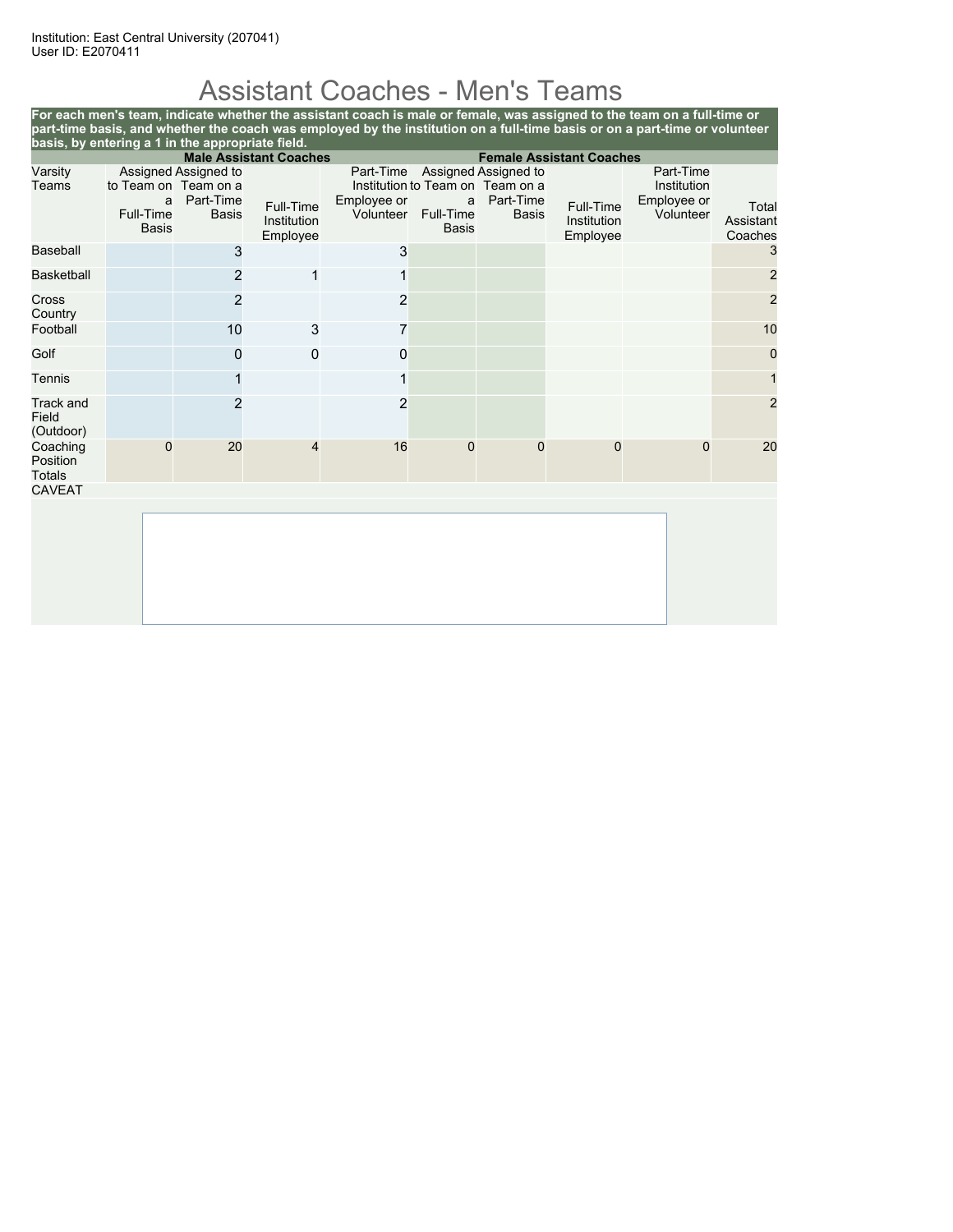# Assistant Coaches - Women's Teams

**For each women's team, indicate whether the assistant coach is male or female, was assigned to the team on a full-time or part-time basis, and whether the coach was employed by the institution on a full-time basis or on a part-time or volunteer basis, by entering a 1 in the appropriate field.**

|                                                 | <b>Male Assistant Coaches</b><br><b>Female Assistant Coaches</b> |                                                                           |                                      |                                       |                                |                                                                                       |                                      |                                                      |                               |
|-------------------------------------------------|------------------------------------------------------------------|---------------------------------------------------------------------------|--------------------------------------|---------------------------------------|--------------------------------|---------------------------------------------------------------------------------------|--------------------------------------|------------------------------------------------------|-------------------------------|
| Varsity<br>Teams                                | a<br>Full-Time<br><b>Basis</b>                                   | Assigned Assigned to<br>to Team on Team on a<br>Part-Time<br><b>Basis</b> | Full-Time<br>Institution<br>Employee | Part-Time<br>Employee or<br>Volunteer | a<br>Full-Time<br><b>Basis</b> | Assigned Assigned to<br>Institution to Team on Team on a<br>Part-Time<br><b>Basis</b> | Full-Time<br>Institution<br>Employee | Part-Time<br>Institution<br>Employee or<br>Volunteer | Total<br>Assistant<br>Coaches |
| <b>Basketball</b>                               |                                                                  |                                                                           |                                      |                                       |                                |                                                                                       |                                      |                                                      | $\overline{2}$                |
| <b>Cross</b><br>Country                         |                                                                  | 2                                                                         |                                      | 2                                     |                                |                                                                                       |                                      |                                                      | $\overline{2}$                |
| Golf                                            |                                                                  | 0                                                                         | $\mathbf 0$                          | 0                                     |                                | 0                                                                                     | 0                                    | $\mathbf 0$                                          | 0                             |
| Soccer                                          |                                                                  |                                                                           |                                      |                                       |                                | 3                                                                                     |                                      | 3                                                    | $\overline{4}$                |
| Softball                                        |                                                                  |                                                                           |                                      | 1                                     |                                | 2                                                                                     | 1                                    | $\overline{2}$                                       | 4                             |
| Tennis                                          |                                                                  |                                                                           |                                      |                                       |                                |                                                                                       |                                      | 1                                                    |                               |
| Track and<br>Field<br>(Outdoor)                 |                                                                  | 3                                                                         |                                      | 3                                     |                                |                                                                                       |                                      |                                                      | 3                             |
| Volleyball                                      |                                                                  |                                                                           |                                      |                                       |                                | $\overline{2}$                                                                        |                                      | $\overline{2}$                                       | $\overline{2}$                |
| Coaching<br>Position<br>Totals<br><b>CAVEAT</b> | $\mathbf 0$                                                      | 8                                                                         | $\mathbf 0$                          | 8                                     |                                | 9                                                                                     | $\overline{2}$                       | 8                                                    | 18                            |
|                                                 |                                                                  |                                                                           |                                      |                                       |                                |                                                                                       |                                      |                                                      |                               |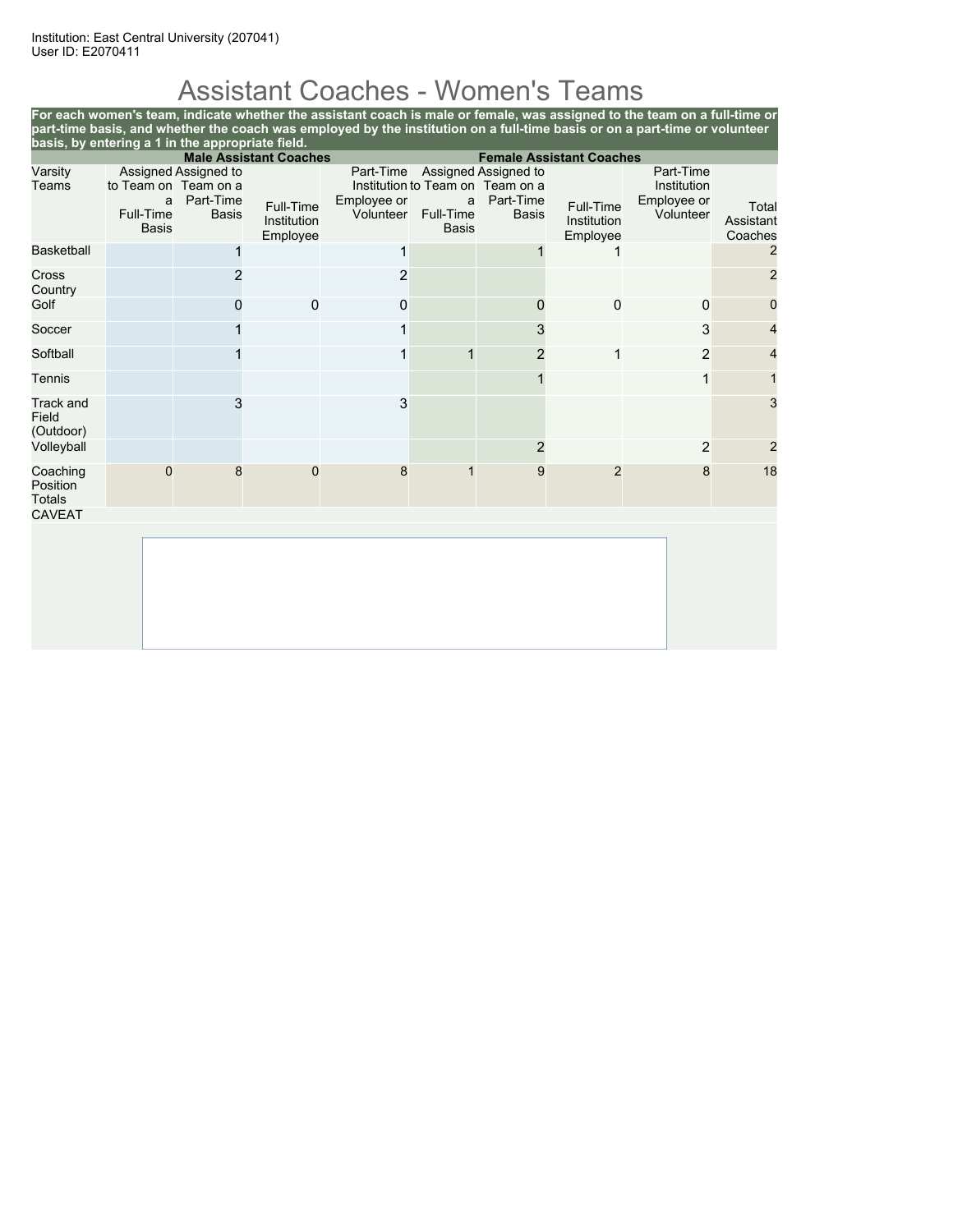# Assistant Coaches' Salaries - Men's and Women's Teams

| Do not include volunteer coaches in calculating the average salary and the Full-Time Equivalent (FTE) Total.<br>For help calculating the FTE total click on the Instructions link on this screen. | <b>Men's Teams</b> | <b>Women's Teams</b> |
|---------------------------------------------------------------------------------------------------------------------------------------------------------------------------------------------------|--------------------|----------------------|
| Average Annual Institutional Salary per Assistant Coaching Position (for<br>coaching duties only)                                                                                                 | 12,956             | 9,795                |
| Number of Assistant Coaching Positions Used to Calculate the Average                                                                                                                              | 11                 | 7                    |
| Number of Volunteer Assistant Coaching Positions (Do not include these<br>coaches in your salary or FTE calculations.)                                                                            | 9                  | 11                   |
| Average Annual Institutional Salary per Full-time equivalent (FTE)                                                                                                                                | 41.916             | 33,446               |
| Sum of Full-Time Equivalent (FTE) Positions Used to Calculate the Average                                                                                                                         | 3.40               | 2.05                 |
| <b>CAVEAT</b>                                                                                                                                                                                     |                    |                      |
|                                                                                                                                                                                                   |                    |                      |
|                                                                                                                                                                                                   |                    |                      |
|                                                                                                                                                                                                   |                    |                      |
|                                                                                                                                                                                                   |                    |                      |
|                                                                                                                                                                                                   |                    |                      |
|                                                                                                                                                                                                   |                    |                      |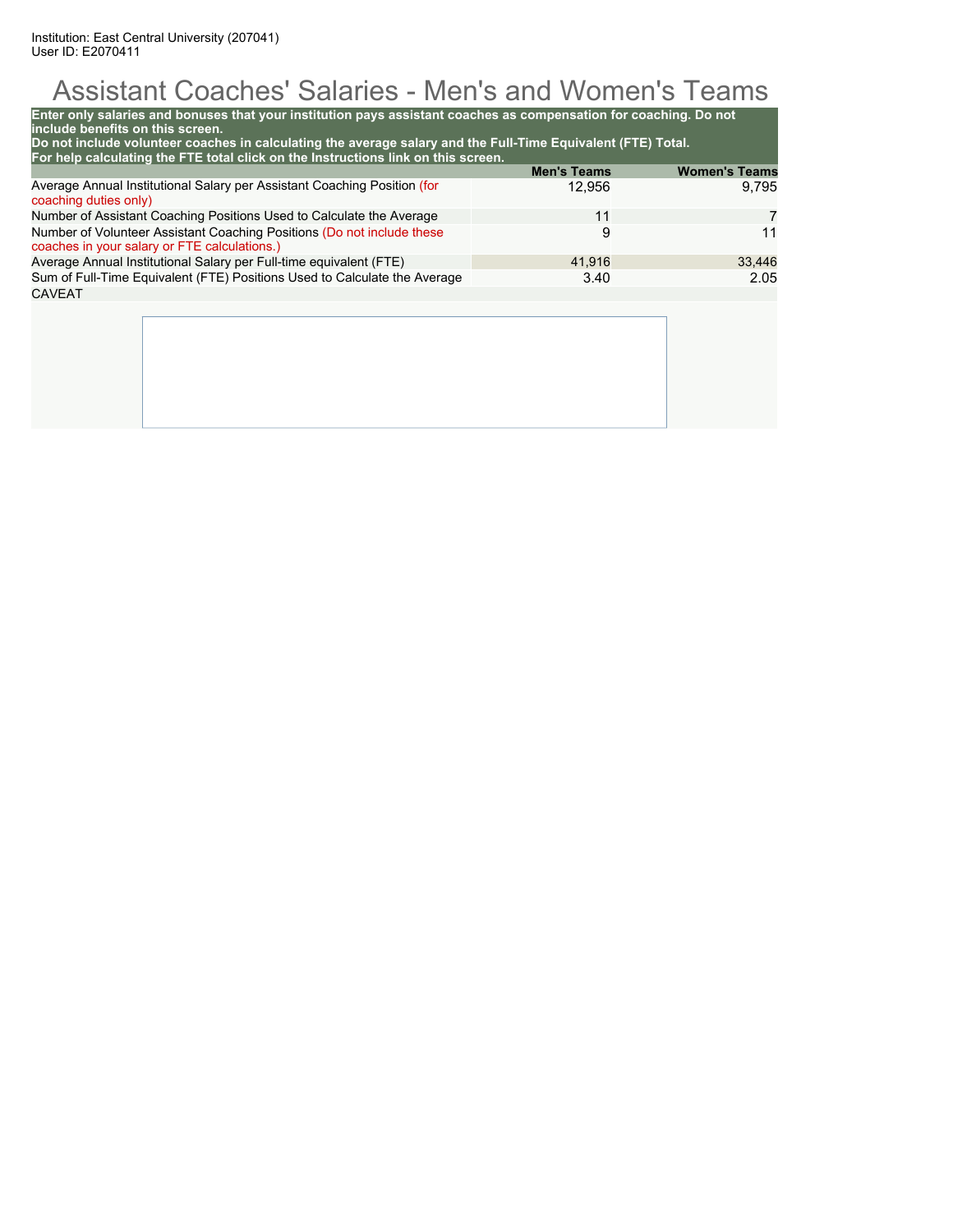#### Athletically Related Student Aid - Men's and Women's Teams

| not have any aid to report, enter a 0. | Athletically related student aid is any scholarship, grant, or other form of financial assistance, offered by an institution,<br>the terms of which require the recipient to participate in a program of intercollegiate athletics at the institution. Other<br>student aid, of which a student-athlete simply happens to be the recipient, is not athletically related student aid. If you do |                      |              |
|----------------------------------------|------------------------------------------------------------------------------------------------------------------------------------------------------------------------------------------------------------------------------------------------------------------------------------------------------------------------------------------------------------------------------------------------|----------------------|--------------|
|                                        | <b>Men's Teams</b>                                                                                                                                                                                                                                                                                                                                                                             | <b>Women's Teams</b> | <b>Total</b> |
| Amount of Aid                          | 838,800                                                                                                                                                                                                                                                                                                                                                                                        | 606.579              | 1,445,379    |
| Ratio (percent)                        | 58                                                                                                                                                                                                                                                                                                                                                                                             | 42                   | 100%         |
| <b>CAVEAT</b>                          |                                                                                                                                                                                                                                                                                                                                                                                                |                      |              |
|                                        |                                                                                                                                                                                                                                                                                                                                                                                                |                      |              |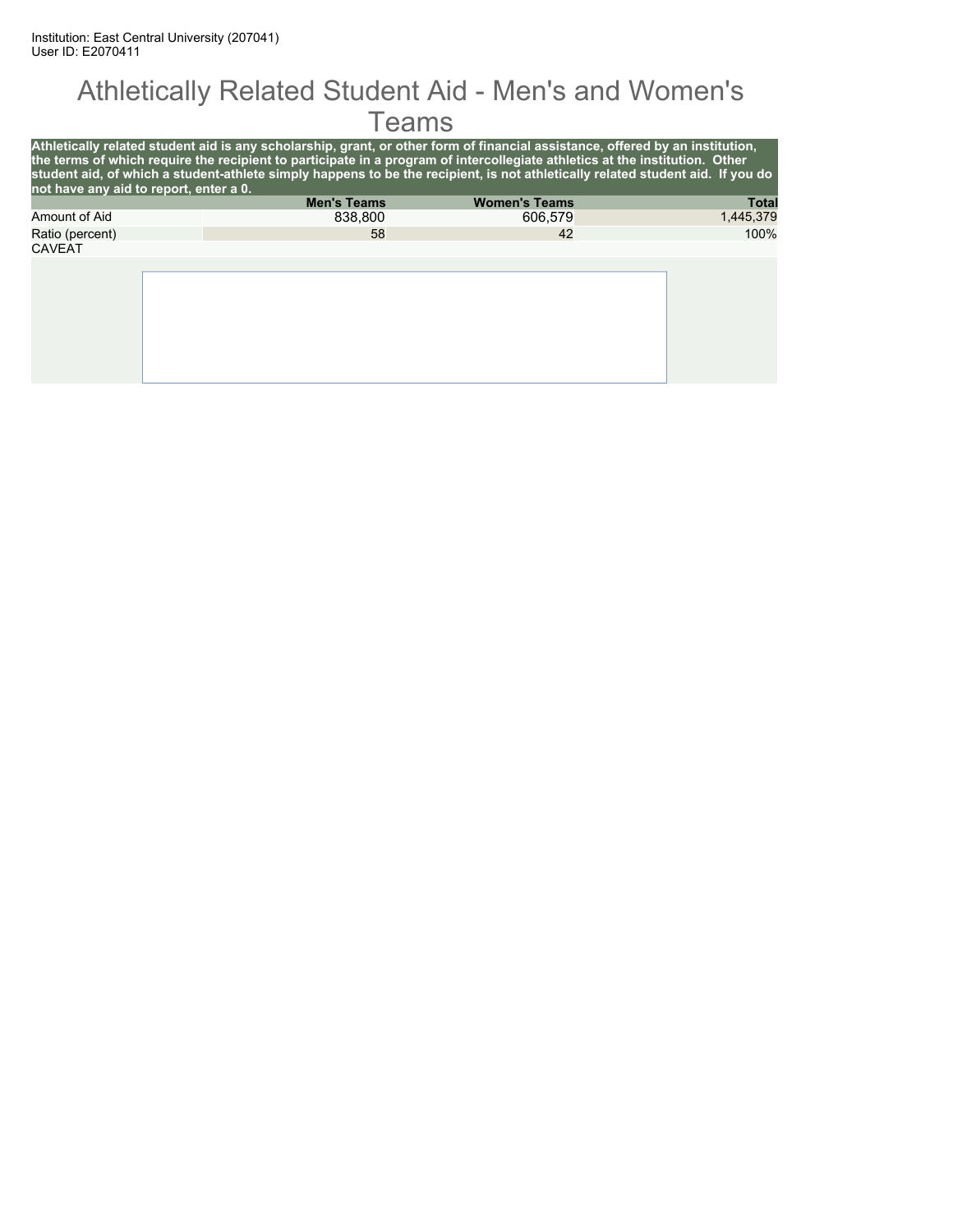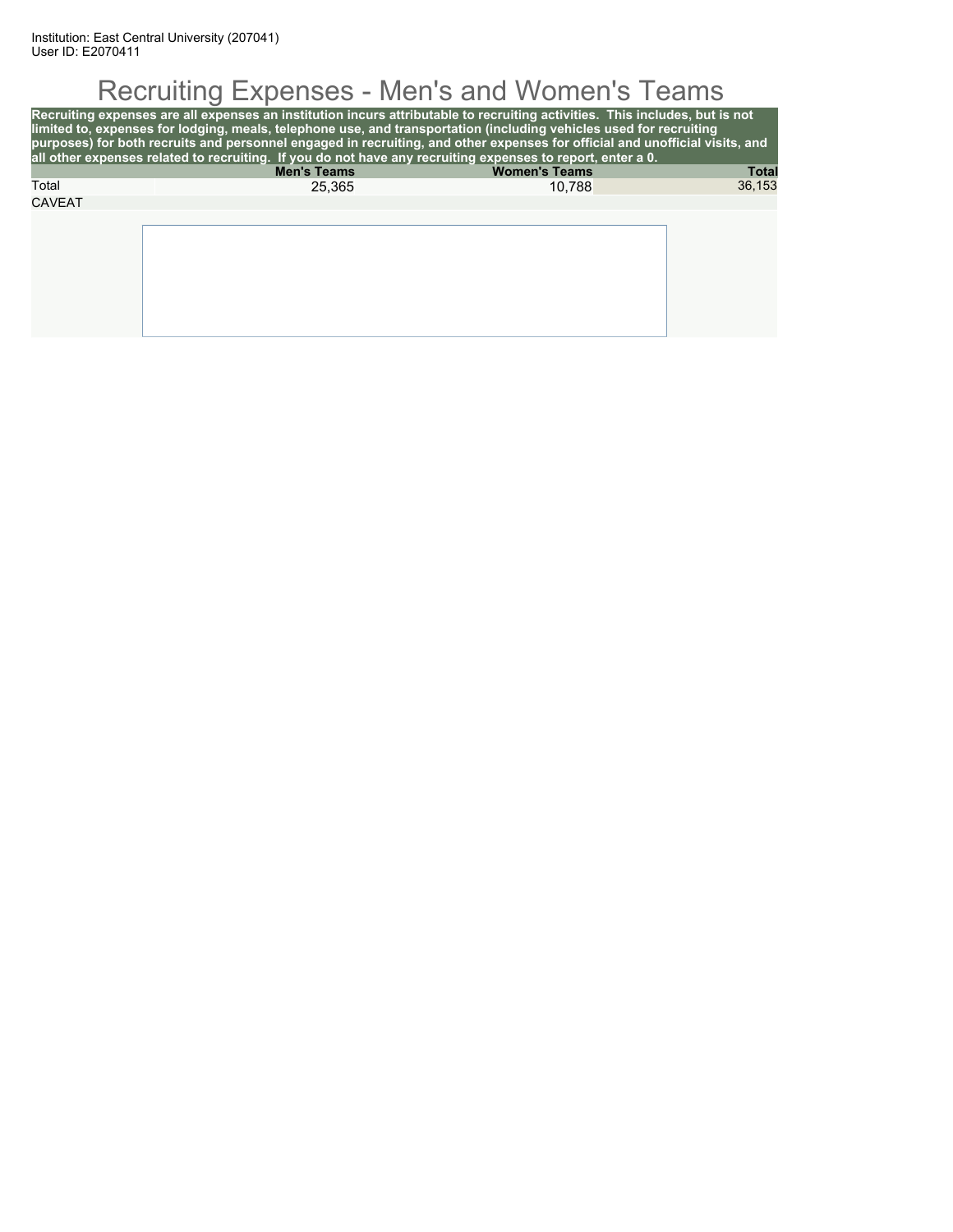### Operating (Game-Day) Expenses - Men's and Women's Teams by Team

**Operating expenses are all expenses an institution incurs attributable to home, away, and neutral-site intercollegiate athletic contests (commonly known as "game-day expenses"), for (A) Lodging, meals, transportation, uniforms, and equipment for coaches, team members, support staff (including, but not limited to team managers and trainers), and others; and (B) Officials.**

**For a sport with a men's team and a women's team that have a combined budget, click here for special instructions. Report actual numbers, not budgeted or estimated numbers. Please do not round beyond the next dollar.**

|                                                                      |                     | <b>Men's Teams</b>                        |         |                                       | <b>Women's Teams</b>                      |         |                                                             |
|----------------------------------------------------------------------|---------------------|-------------------------------------------|---------|---------------------------------------|-------------------------------------------|---------|-------------------------------------------------------------|
| <b>Varsity Teams</b>                                                 | <b>Participants</b> | <b>Expenses per</b><br><b>Participant</b> |         | <b>Operating By Team Participants</b> | <b>Expenses per</b><br><b>Participant</b> |         | <b>Operating By Team Total Operating</b><br><b>Expenses</b> |
| Basketball                                                           | 15                  | 5,850                                     | 87.746  | 12                                    | 4,199                                     | 50.384  | 138,130                                                     |
| Football                                                             | 104                 | 1,913                                     | 198.996 |                                       |                                           |         | 198,996                                                     |
| Baseball                                                             | 35                  | 2,098                                     | 73.431  |                                       |                                           |         | 73,431                                                      |
| <b>Cross Country</b>                                                 | 13                  | 822                                       | 10.681  | 16                                    | 816                                       | 13.055  | 23,736                                                      |
| Golf                                                                 | 13                  | 2,174                                     | 28.266  | 10                                    | 1,884                                     | 18.844  | 47,110                                                      |
| Soccer                                                               |                     |                                           |         | 26                                    | 1,281                                     | 33.313  | 33,313                                                      |
| Softball                                                             |                     |                                           |         | 22                                    | 2,390                                     | 52.588  | 52,588                                                      |
| Tennis                                                               | 11                  | 2,000                                     | 22,003  | 8                                     | 2,922                                     | 23,372  | 45,375                                                      |
| <b>Track and Field</b><br>(Outdoor)                                  | 22                  | 261                                       | 5.731   | 20                                    | 287                                       | 5.731   | 11,462                                                      |
| Volleyball                                                           |                     |                                           |         | 15                                    | 2,325                                     | 34.871  | 34,871                                                      |
| <b>Total Operating</b><br>Expenses Men's and<br><b>Women's Teams</b> | 213                 |                                           | 426,854 | 129                                   |                                           | 232,158 | 659,012                                                     |
| <b>CAVEAT</b>                                                        |                     |                                           |         |                                       |                                           |         |                                                             |

**Note: This screen is for game-day expenses only.**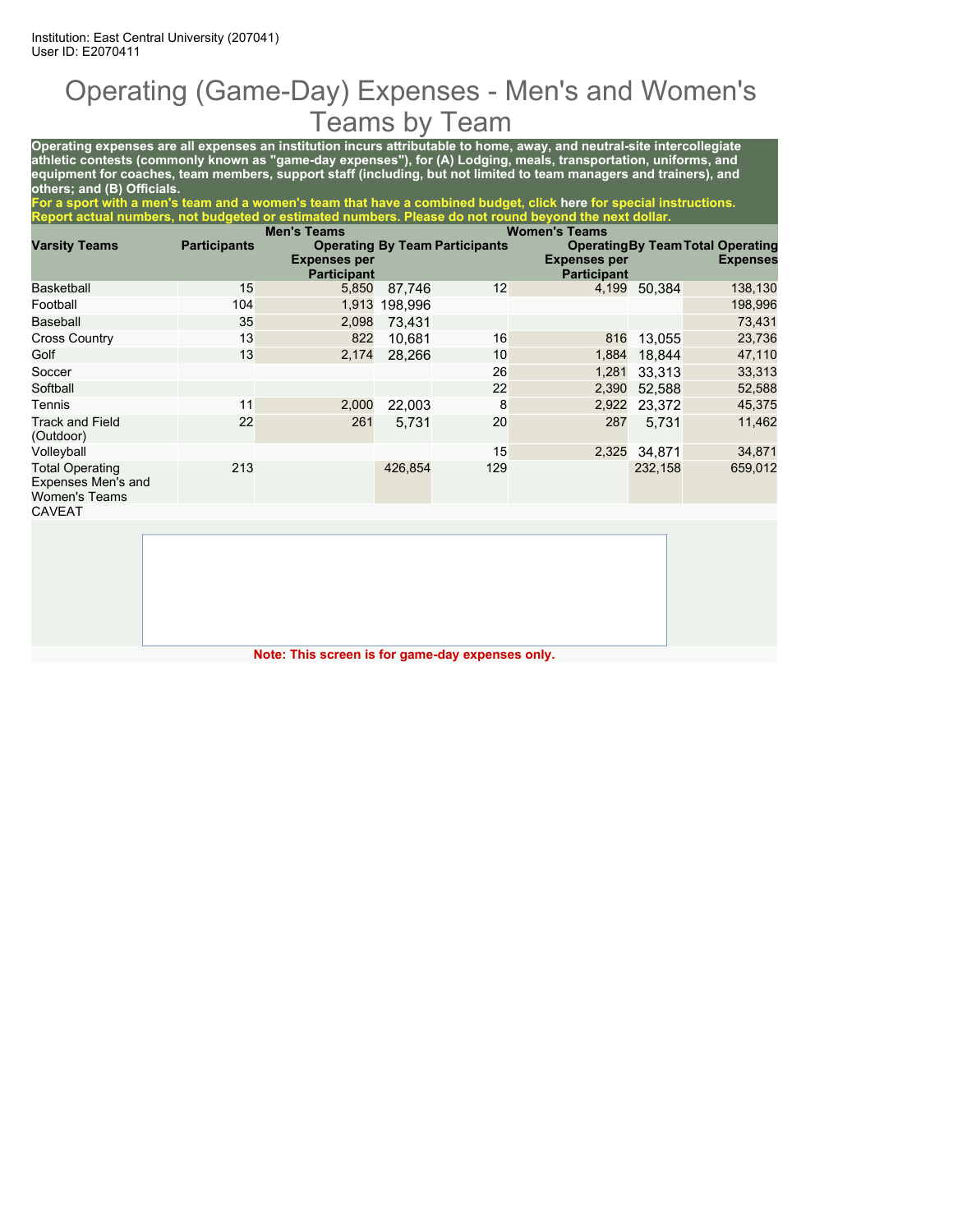# Total Expenses - Men's and Women's Teams

**Enter all expenses attributable to intercollegiate athletic activities. This includes appearance guarantees and options, athletically related student aid, contract services, equipment, fundraising activities, operating expenses, promotional activities, recruiting expenses, salaries and benefits, supplies, travel, and any other expenses attributable to intercollegiate athletic activities.**

| Report actual numbers, not budgeted or estimated numbers. Please do not round beyond the next dollar. |                    |                      |           |
|-------------------------------------------------------------------------------------------------------|--------------------|----------------------|-----------|
| <b>Varsity Teams</b>                                                                                  | <b>Men's Teams</b> | <b>Women's Teams</b> | Total     |
| <b>Basketball</b>                                                                                     | 272,686            | 227.171              | 499,857   |
| Football                                                                                              | 876,574            |                      | 876,574   |
| Baseball                                                                                              | 226,796            |                      | 226,796   |
| <b>Cross Country</b>                                                                                  | 82,543             | 95.604               | 178,147   |
| Golf                                                                                                  | 86,852             | 83,098               | 169,950   |
| Soccer                                                                                                |                    | 194.590              | 194,590   |
| Softball                                                                                              |                    | 203.474              | 203,474   |
| Tennis                                                                                                | 83.164             | 99.572               | 182,736   |
| Track and Field (Outdoor)                                                                             | 80,189             | 89.262               | 169,451   |
| Volleyball                                                                                            |                    | 172.427              | 172,427   |
| Total Expenses of all Sports, Except Football and Basketball,<br>Combined                             | 559,544            | 938,027              | 1,497,571 |
| Total Expenses Men's and Women's Teams                                                                | 1,708,804          | 1,165,198            | 2,874,002 |
| Not Allocated by Gender/Sport (Expenses not attributable to a<br>particular sport or sports)          |                    |                      | 738,963   |
| <b>Grand Total Expenses</b>                                                                           |                    |                      | 3,612,965 |
| <b>CAVEAT</b>                                                                                         |                    |                      |           |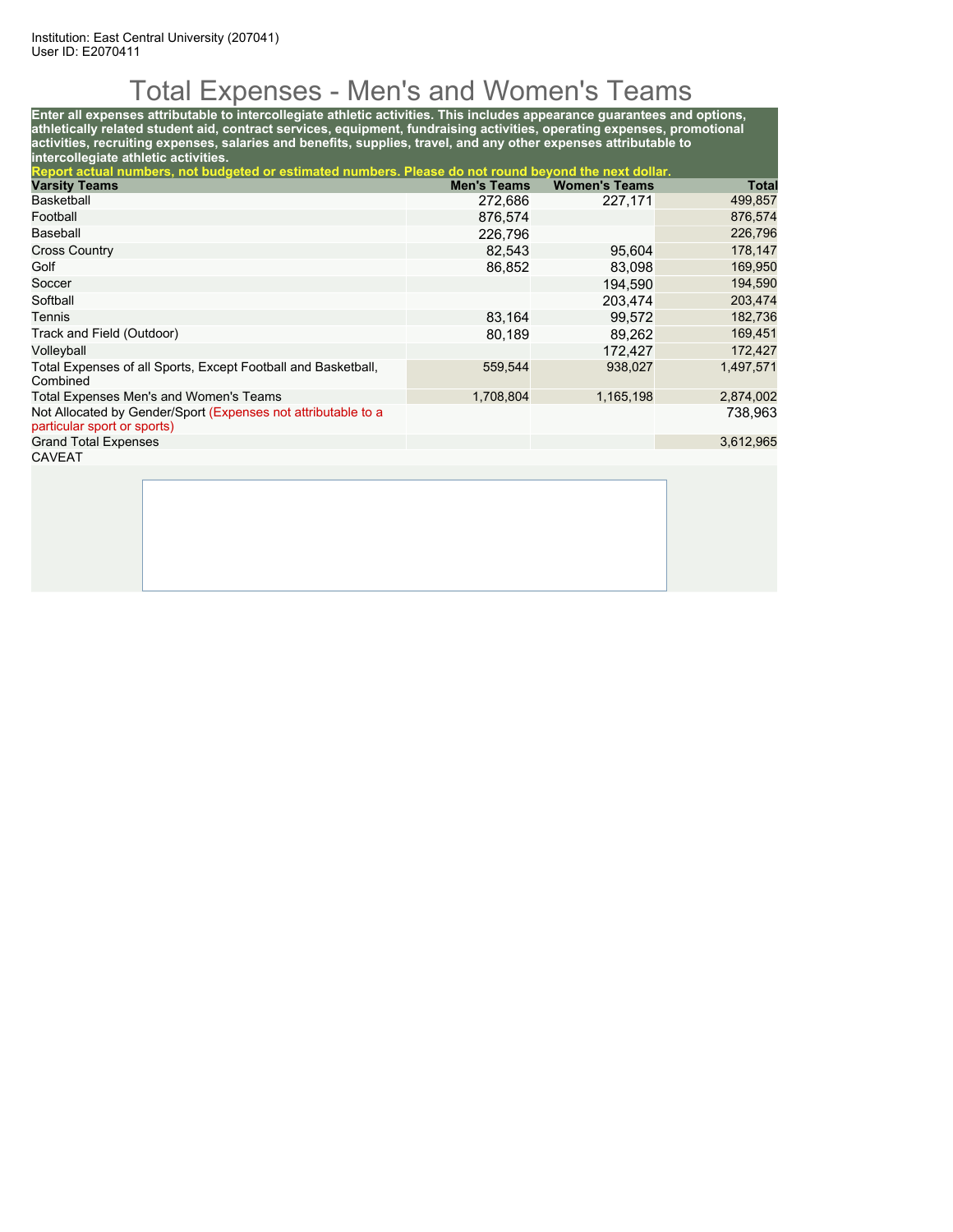# Total Revenues - Men's and Women's Teams

#### **Your total revenues must cover your total expenses.**

**Enter all revenues attributable to intercollegiate athletic activities. This includes revenues from appearance guarantees and options, an athletic conference, tournament or bowl games, concessions, contributions from alumni and others, institutional support, program advertising and sales, radio and television, royalties, signage and other sponsorships, sport camps, state or other government support, student activity fees, ticket and luxury box sales, and any other revenues attributable to intercollegiate athletic activities.**

| Report actual numbers, not budgeted or estimated numbers. Please do not round beyond the next dollar. |                    |                      |           |
|-------------------------------------------------------------------------------------------------------|--------------------|----------------------|-----------|
| <b>Varsity Teams</b>                                                                                  | <b>Men's Teams</b> | <b>Women's Teams</b> | Total     |
| <b>Basketball</b>                                                                                     | 296,892            | 243.124              | 540,016   |
| Football                                                                                              | 907,622            |                      | 907,622   |
| Baseball                                                                                              | 238,595            |                      | 238,595   |
| <b>Cross Country</b>                                                                                  | 85.734             | 97,159               | 182,893   |
| Golf                                                                                                  | 92,383             | 93,788               | 186,171   |
| Soccer                                                                                                |                    | 203.067              | 203,067   |
| Softball                                                                                              |                    | 229.094              | 229,094   |
| Tennis                                                                                                | 87.667             | 106.396              | 194,063   |
| Track and Field (Outdoor)                                                                             | 92.891             | 101.962              | 194,853   |
| Volleyball                                                                                            |                    | 178.514              | 178,514   |
| Total Revenues of all Sports, Except Football and Basketball,<br>Combined                             | 597,270            | 1,009,980            | 1,607,250 |
| Total Revenues Men's and Women's Teams                                                                | 1,801,784          | 1,253,104            | 3,054,888 |
| Not Allocated by Gender/Sport (Revenues not attributable to a<br>particular sport or sports)          |                    |                      | 627.336   |
| Grand Total for all Teams (includes by team and not allocated by<br>gender/sport)                     |                    |                      | 3,682,224 |
| <b>CAVEAT</b>                                                                                         |                    |                      |           |
|                                                                                                       |                    |                      |           |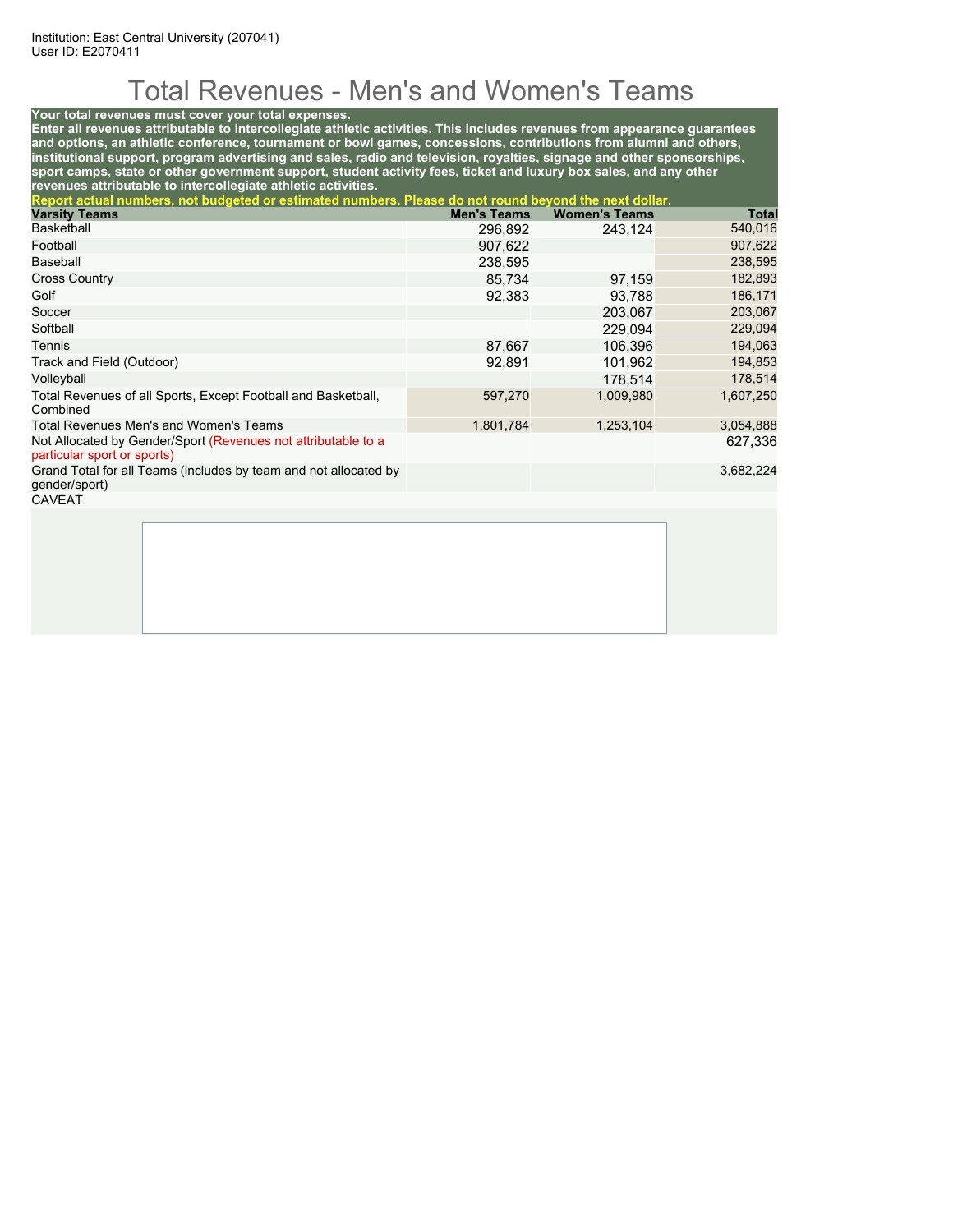### Summary - Men's and Women's Teams

**Your Grand Total Revenues must be equal to or greater than your Grand Total Expenses or you will not be able to lock**

| your survey. |                                                                             |             |                      |              |
|--------------|-----------------------------------------------------------------------------|-------------|----------------------|--------------|
|              |                                                                             | Men's Teams | <b>Women's Teams</b> | <b>Total</b> |
|              | Total of Head Coaches' Salaries                                             | 118.895     | 115,688              | 234,583      |
|              | 2 Total of Assistant Coaches' Salaries                                      | 142,516     | 68,565               | 211,081      |
|              | 3 Total Salaries (Lines 1+2)                                                | 261,411     | 184.253              | 445,664      |
| 4            | Athletically Related Student Aid                                            | 838,800     | 606,579              | 1,445,379    |
|              | 5 Recruiting Expenses                                                       | 25,365      | 10,788               | 36,153       |
|              | 6 Operating (Game-Day) Expenses                                             | 426,854     | 232,158              | 659,012      |
|              | 7 Summary of Subset Expenses (Lines 3+4+5+6)                                | 1,552,430   | 1,033,778            | 2,586,208    |
| 8            | <b>Total Expenses for Teams</b>                                             | 1,708,804   | 1,165,198            | 2,874,002    |
|              | 9 Total Expenses for Teams Minus Subset Expenses (Line 8 - Line 7)          | 156,374     | 131.420              | 287,794      |
|              | 10 Not Allocated Expenses                                                   |             |                      | 738,963      |
|              | 11 Grand Total Expenses (Lines 8+10)                                        |             |                      | 3,612,965    |
|              | 12 Total Revenues for Teams                                                 | 1,801,784   | 1,253,104            | 3,054,888    |
|              | 13 Not Allocated Revenues                                                   |             |                      | 627.336      |
|              | 14 Grand Total Revenues (Lines 12+13)                                       |             |                      | 3,682,224    |
|              | 15 Total Revenues for Teams minus Total Expenses for Teams (Line 12-Line 8) | 92,980      | 87,906               | 180,886      |
|              | 16 Grand Total Revenues Minus Grand Total Expenses (Line 14- Line 11)       |             |                      | 69,259       |

To return to a data entry screen, click on the link in the Navigation Menu.

To proceed to the Supplemental Information screen, click on the link in the Navigation Menu or click on the "Next" button on this screen.